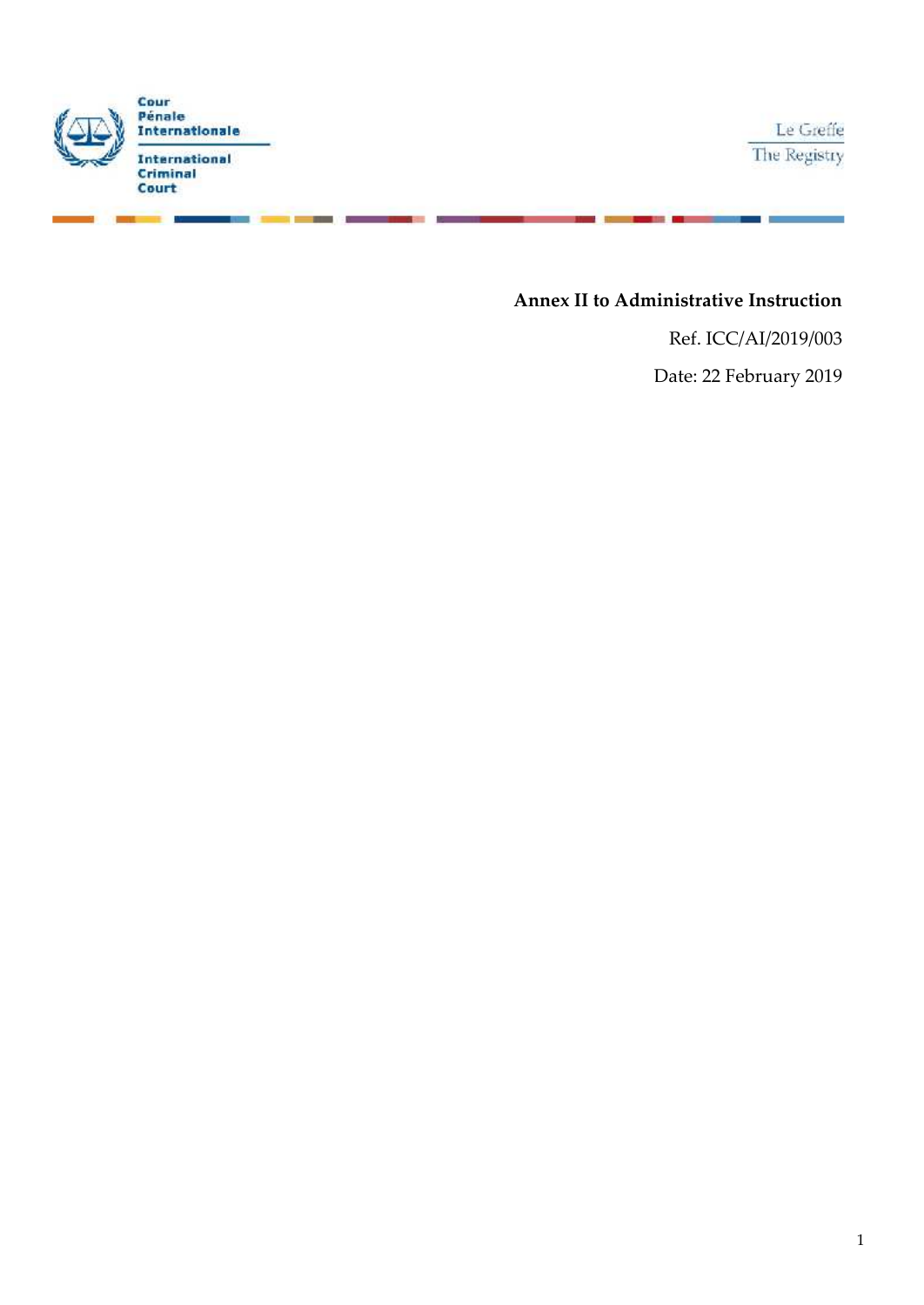

# **Performance Appraisal Form**

| Last Name           |  |
|---------------------|--|
| <b>First Name</b>   |  |
| Section, Organ      |  |
| Job title and level |  |

| Name of immediate supervisor |  |
|------------------------------|--|
| Job title and level          |  |
| Section/Organ                |  |

| Name of reviewer (next higher level) |  |
|--------------------------------------|--|
| Job title and level                  |  |
| Section/Organ                        |  |

| Appraisal period   from:     | to: |
|------------------------------|-----|
|                              |     |
| Date objectives were agreed  |     |
| Date appraisal was completed |     |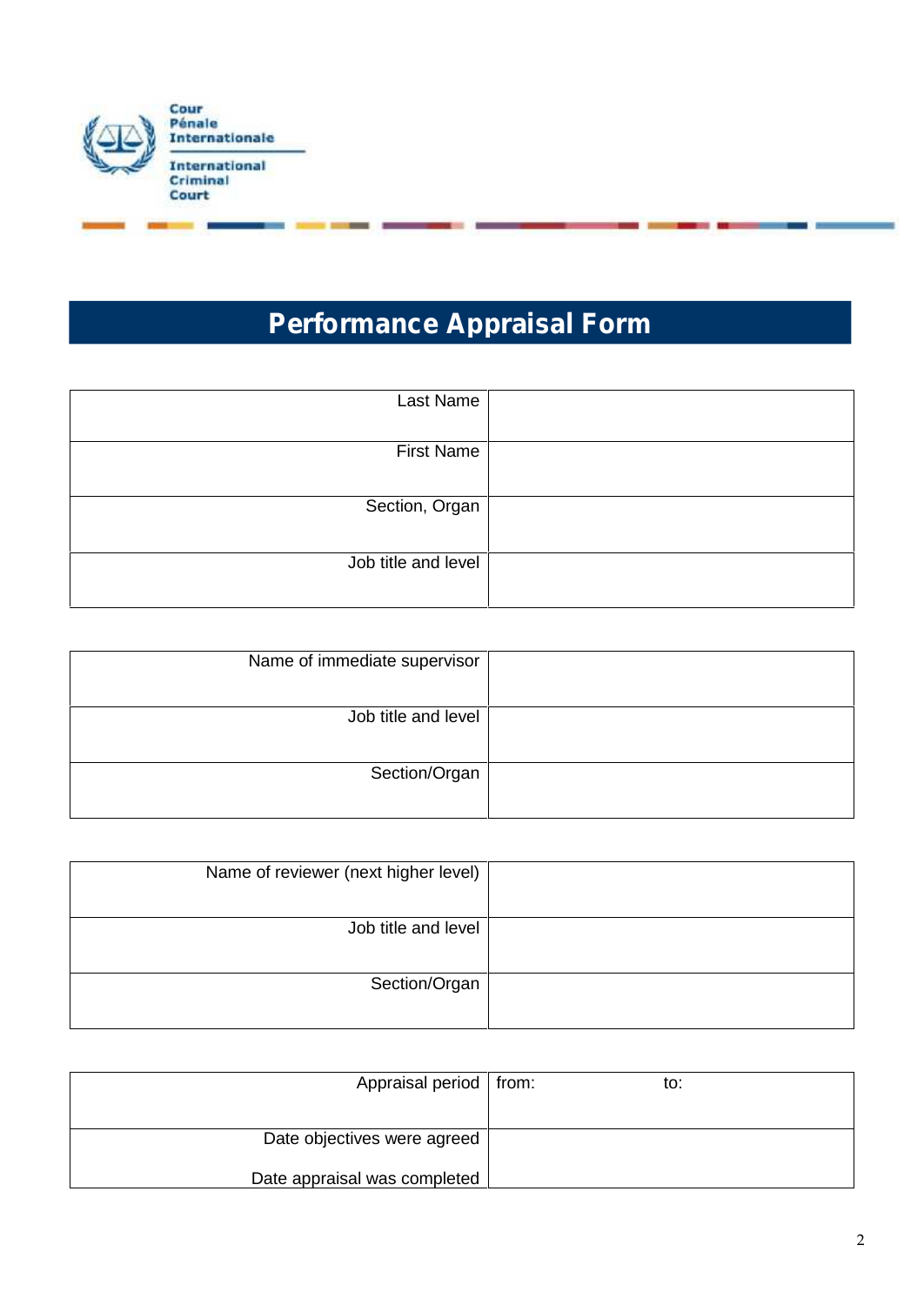## **PERFORMANCE OBJECTIVES**

*Immediate supervisors shall work with staff members under their direct supervision on the development on the staff member's performance objectives and development, which shall constitute the performance expectations. Objectives must follow the SMART approach. Each staff member should have no less than 3 and no more than 6 objectives.*

|                                           |            | Immediate supervisor's end-of-cycle-evaluation of performance<br>objectives: Comments and evaluation |                  |                 |
|-------------------------------------------|------------|------------------------------------------------------------------------------------------------------|------------------|-----------------|
| Objective 1                               |            |                                                                                                      |                  |                 |
|                                           | Incomplete | <b>Partially completed</b>                                                                           | Completed        | <b>Exceeded</b> |
|                                           | O          | O                                                                                                    | Θ                | O               |
| Objective 2                               |            |                                                                                                      |                  |                 |
|                                           | Incomplete | <b>Partially completed</b>                                                                           | Completed        | <b>Exceeded</b> |
|                                           | O          | O                                                                                                    | ⊙                | O               |
| Objective 3                               | Incomplete | <b>Partially completed</b>                                                                           | <b>Completed</b> | <b>Exceeded</b> |
|                                           | O          | ⊙                                                                                                    | O                | O               |
|                                           |            |                                                                                                      |                  |                 |
|                                           |            |                                                                                                      |                  |                 |
|                                           | Incomplete | <b>Partially completed</b>                                                                           | <b>Completed</b> | <b>Exceeded</b> |
|                                           | O          | O                                                                                                    | Θ                | O               |
|                                           |            |                                                                                                      |                  |                 |
|                                           | Incomplete | <b>Partially completed</b>                                                                           | <b>Completed</b> | <b>Exceeded</b> |
|                                           | O          | O                                                                                                    | Θ                | O               |
|                                           |            |                                                                                                      |                  |                 |
| Objective 4<br>Objective 5<br>Objective 6 | Incomplete | <b>Partially completed</b>                                                                           | <b>Completed</b> | <b>Exceeded</b> |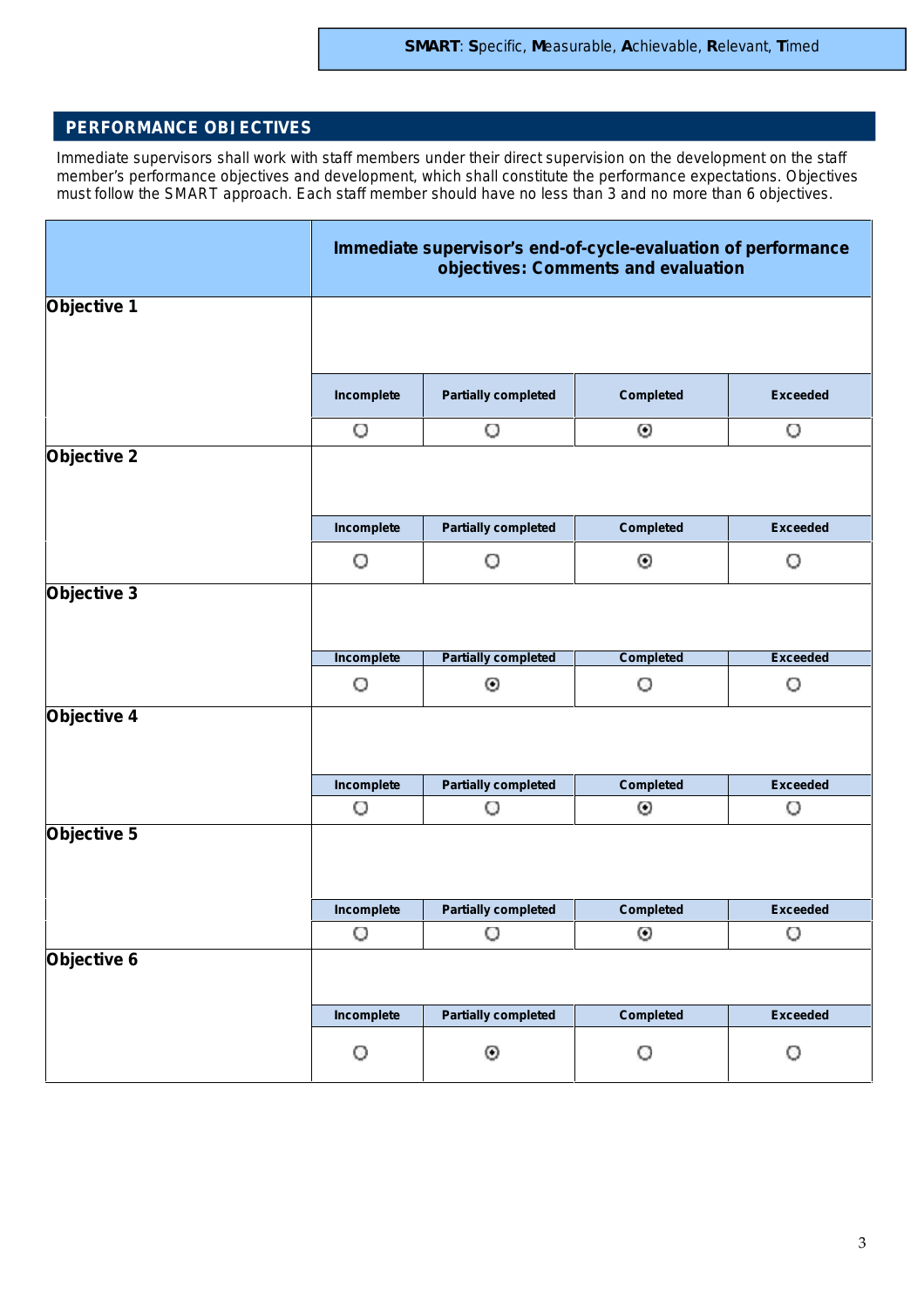## **COMPETENCIES**

*At the beginning of the performance cycle, please select the most relevant competencies related to the achievement of the objectives by marking the check box. You may limit them to 3 competencies. At the end of the performance cycle, please provide an evaluation and comments.*

*For a detailed description of the behavioural indicators, please refer to the "ICC Competencies Booklet".*

| <b>Core Competencies</b>                                                                                              |                                                                                                                                                                                                                                                                        |
|-----------------------------------------------------------------------------------------------------------------------|------------------------------------------------------------------------------------------------------------------------------------------------------------------------------------------------------------------------------------------------------------------------|
| Dedication to the mission and values                                                                                  | Acts consistently in accordance with the mission and values of the organisation; maintains confidentiality, acts and shows respect for<br>diversity; shows commitment to the organisation; presents a positive image of the organisation during external discussions.  |
| <b>Evaluation</b>                                                                                                     | <b>Comments</b>                                                                                                                                                                                                                                                        |
| Strength                                                                                                              |                                                                                                                                                                                                                                                                        |
| Capable                                                                                                               |                                                                                                                                                                                                                                                                        |
| <b>C</b> Learner                                                                                                      |                                                                                                                                                                                                                                                                        |
| <b>Weakness</b>                                                                                                       |                                                                                                                                                                                                                                                                        |
| <b>Professionalism</b><br>problems.                                                                                   | Applies professional and technical expertise; keeps abreast of organisational issues; produces workable solutions to a range of                                                                                                                                        |
| <b>Evaluation</b>                                                                                                     | <b>Comments</b>                                                                                                                                                                                                                                                        |
| Strength                                                                                                              |                                                                                                                                                                                                                                                                        |
| Capable                                                                                                               |                                                                                                                                                                                                                                                                        |
| <b>E</b> Learner                                                                                                      |                                                                                                                                                                                                                                                                        |
| <b>Weakness</b>                                                                                                       |                                                                                                                                                                                                                                                                        |
| <b>Teamwork</b><br>contribution of others.                                                                            | Listens, consults others and communicates proactively; handles disagreements with tact and diplomacy; recognises and rewards the                                                                                                                                       |
| <b>Evaluation</b>                                                                                                     | <b>Comments</b>                                                                                                                                                                                                                                                        |
| Strength                                                                                                              |                                                                                                                                                                                                                                                                        |
| Capable                                                                                                               |                                                                                                                                                                                                                                                                        |
| <b>C</b> Learner                                                                                                      |                                                                                                                                                                                                                                                                        |
| <b>Weakness</b>                                                                                                       |                                                                                                                                                                                                                                                                        |
|                                                                                                                       |                                                                                                                                                                                                                                                                        |
| <b>Learning and Developing</b><br>opportunities for improvement of work; has an open mind and contributes innovation. | Identifies development strategies needed to achieve work and career goals and makes use of developmental or training opportunities;<br>learns from successes and failures; seeks feedback and gives feedback to others to increase organisational effectiveness; seeks |
| Evaluation                                                                                                            | <b>Comments</b>                                                                                                                                                                                                                                                        |
| Strength                                                                                                              |                                                                                                                                                                                                                                                                        |
| Capable                                                                                                               |                                                                                                                                                                                                                                                                        |
| <b>C</b> Learner                                                                                                      |                                                                                                                                                                                                                                                                        |
| <b>Weakness</b>                                                                                                       |                                                                                                                                                                                                                                                                        |
|                                                                                                                       |                                                                                                                                                                                                                                                                        |
|                                                                                                                       |                                                                                                                                                                                                                                                                        |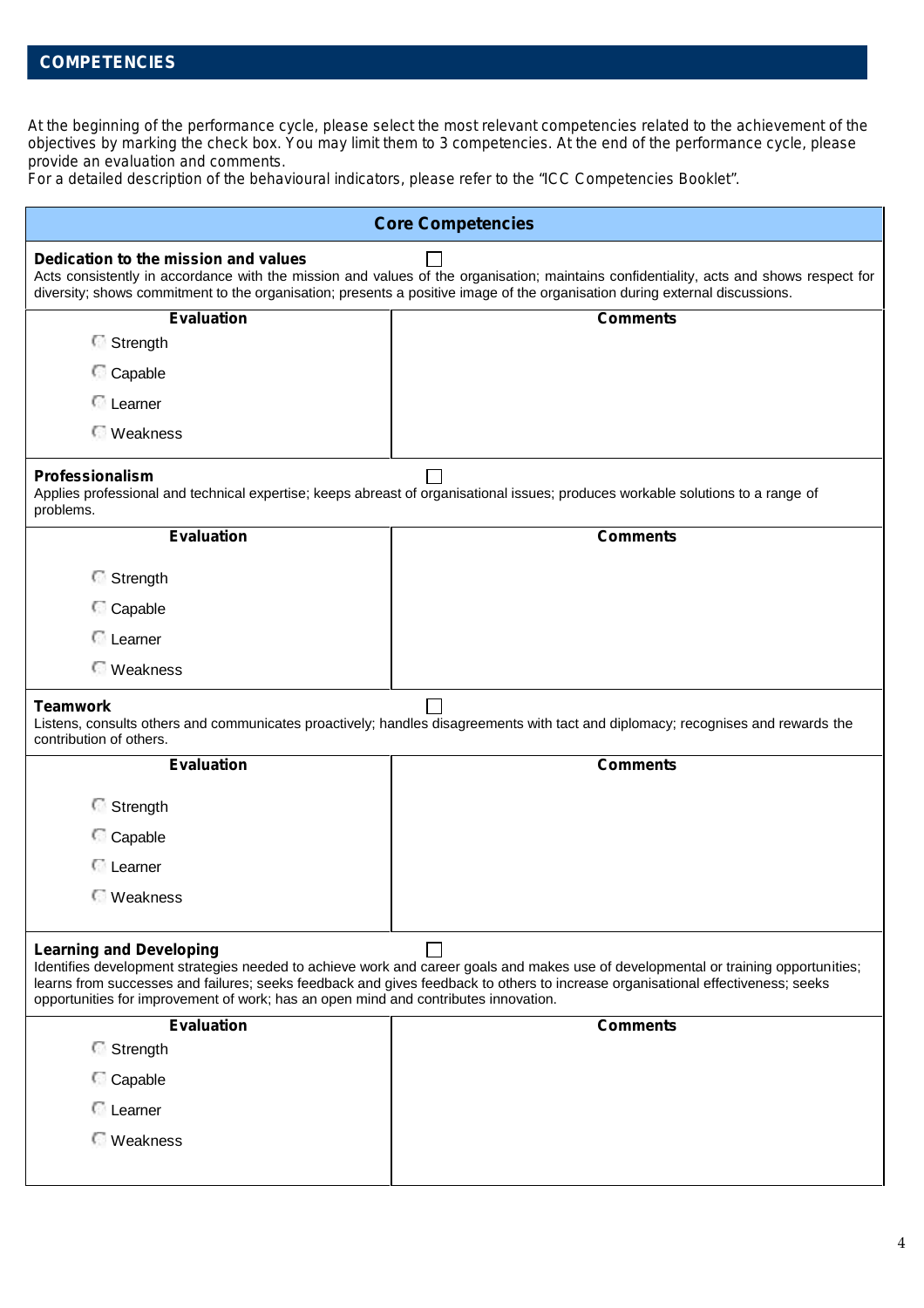| <b>Evaluation</b>                                                                  | <b>Comments</b>                                                                                                                                                                                                                                        |
|------------------------------------------------------------------------------------|--------------------------------------------------------------------------------------------------------------------------------------------------------------------------------------------------------------------------------------------------------|
| Strength                                                                           |                                                                                                                                                                                                                                                        |
| Capable                                                                            |                                                                                                                                                                                                                                                        |
| <b>C</b> Learner                                                                   |                                                                                                                                                                                                                                                        |
| <b>Weakness</b>                                                                    |                                                                                                                                                                                                                                                        |
| Interaction                                                                        |                                                                                                                                                                                                                                                        |
|                                                                                    | Expresses opinions, information and key points of an argument clearly; handles contacts with diplomacy and tact; communicates in a<br>transparent and open way with internal and external contacts, while complying with confidentiality requirements. |
| <b>Evaluation</b>                                                                  | <b>Comments</b>                                                                                                                                                                                                                                        |
| Strength                                                                           |                                                                                                                                                                                                                                                        |
| Capable                                                                            |                                                                                                                                                                                                                                                        |
| <b>E</b> Learner                                                                   |                                                                                                                                                                                                                                                        |
| <b>Weakness</b>                                                                    |                                                                                                                                                                                                                                                        |
| <b>Realising objectives</b>                                                        | Accepts and tackles demanding goals with enthusiasm; keeps to agreements with others focuses on client needs; takes responsibility                                                                                                                     |
| for actions, projects and people; monitors and maintains quality and productivity. |                                                                                                                                                                                                                                                        |
| <b>Evaluation</b>                                                                  | <b>Comments</b>                                                                                                                                                                                                                                        |
| Strength                                                                           |                                                                                                                                                                                                                                                        |
| Capable                                                                            |                                                                                                                                                                                                                                                        |
| <b>C</b> Learner                                                                   |                                                                                                                                                                                                                                                        |
|                                                                                    |                                                                                                                                                                                                                                                        |
| <b>Weakness</b>                                                                    |                                                                                                                                                                                                                                                        |
| Additional job-specific competency (to be specified) [                             |                                                                                                                                                                                                                                                        |
| <b>Evaluation</b>                                                                  | <b>Comments</b>                                                                                                                                                                                                                                        |
|                                                                                    |                                                                                                                                                                                                                                                        |
| Strength                                                                           |                                                                                                                                                                                                                                                        |
| Capable<br><b>C</b> Learner                                                        |                                                                                                                                                                                                                                                        |
| <b>Weakness</b>                                                                    |                                                                                                                                                                                                                                                        |
| Additional job-specific competency (to be specified) [                             |                                                                                                                                                                                                                                                        |
| <b>Evaluation</b>                                                                  | <b>Comments</b>                                                                                                                                                                                                                                        |
| Strength                                                                           |                                                                                                                                                                                                                                                        |
| Capable                                                                            |                                                                                                                                                                                                                                                        |
| <sup>1</sup> Learner                                                               |                                                                                                                                                                                                                                                        |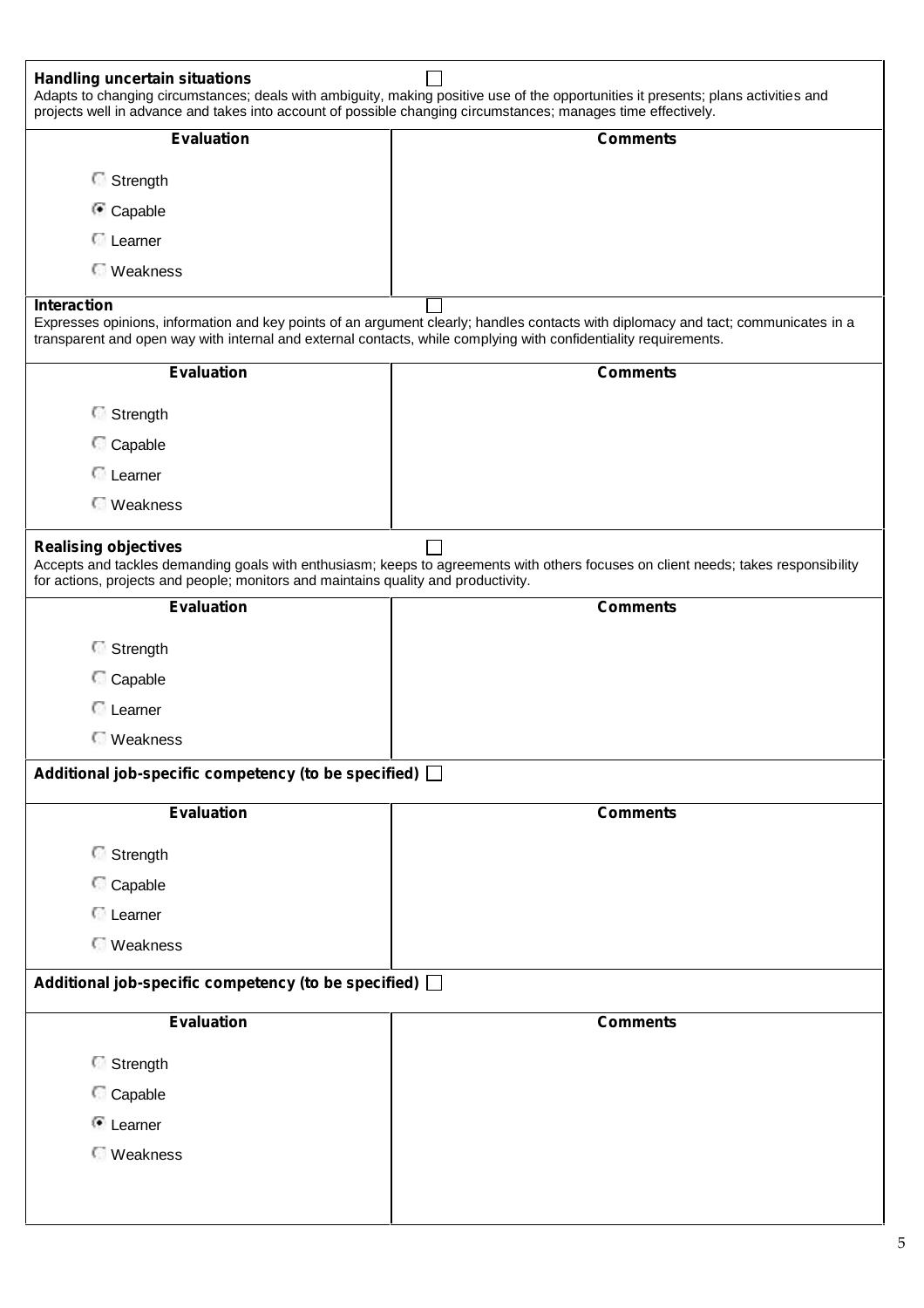#### **Learning and Development Plans**

**(make sure the actions are directly connected to the performance objectives and competencies)**

## **PROGRESS MONITORING AND PERFORMANCE CONVERSATIONS**

*The purpose of Monitoring – Performance Conversations is to encourage continuous feedback between immediate supervisor and staff member on the achievement of the objectives and/or competencies and the staff member's development.*

*If the performance conversation meeting took place, select YES and indicate the date of the meeting and record the key topics discussed in the box below each conversation.*

| <b>Performance Conversation 1</b>           |                 |
|---------------------------------------------|-----------------|
| <b>T</b> Yes                                | <b>Comments</b> |
| <b>No</b><br><b>Date</b>                    |                 |
| <b>Performance Conversation 2</b>           |                 |
| <b>T</b> Yes                                | <b>Comments</b> |
| $\Box$ No<br><b>Date</b>                    |                 |
| <b>Performance Conversation 3</b><br>$\sim$ |                 |
| <b>T</b> Yes                                | <b>Comments</b> |
| $\Box$ No                                   |                 |
| Date:                                       |                 |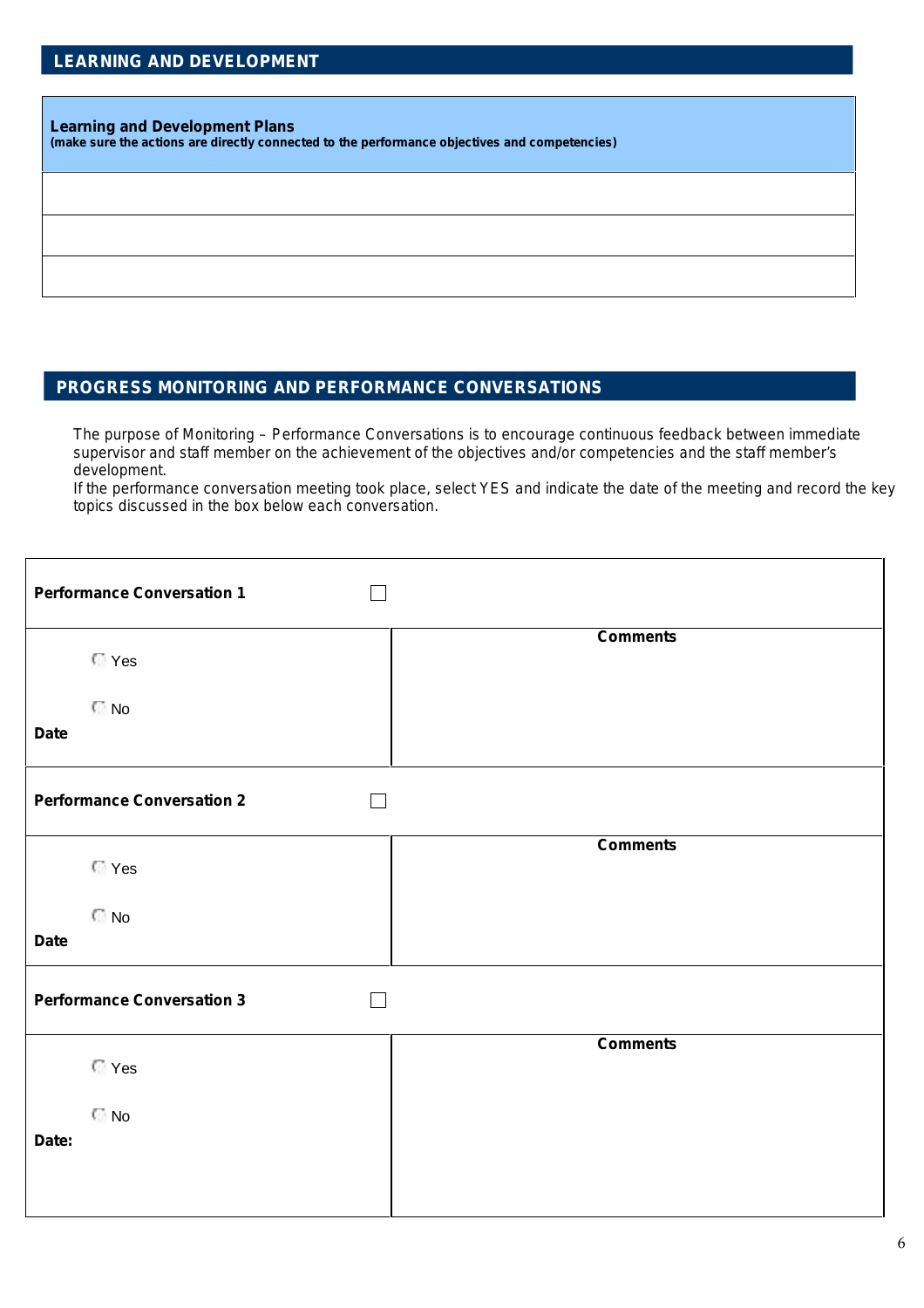| <b>Performance Conversation 4</b> |                 |
|-----------------------------------|-----------------|
|                                   | <b>Comments</b> |
| <b>T</b> Yes                      |                 |
| $\Box$ No                         |                 |
| Date:                             |                 |

### **END-OF-CYCLE EVALUATION**

| <b>Overall Performance Satisfactory?</b> |  |
|------------------------------------------|--|
| ⊕ Yes<br>୮ No                            |  |

| Overall performance evaluation narrative by immediate supervisor:                                                                                                                                                                                                                                                                                                                                                                                                                                                                                                                                                                                                                                      |       |
|--------------------------------------------------------------------------------------------------------------------------------------------------------------------------------------------------------------------------------------------------------------------------------------------------------------------------------------------------------------------------------------------------------------------------------------------------------------------------------------------------------------------------------------------------------------------------------------------------------------------------------------------------------------------------------------------------------|-------|
| Base your evaluation following the below questions:<br>1. In general, how was the staff member's performance during the cycle?<br>2. What were the most important staff member's accomplishments?<br>3. What are the staff member's strengths (skills and competencies) you want to encourage to keep on demonstrating?<br>4. Are there any development areas that you recommend the staff member to enhance his/her performance?<br>5. What behaviors should the staff continue to demonstrate?<br>6. What behaviors should the staff member start doing (or strengthen) to achieve desired results?<br>7. What behaviors should the staff member stop doing (or do less) to achieve desired results? |       |
|                                                                                                                                                                                                                                                                                                                                                                                                                                                                                                                                                                                                                                                                                                        |       |
| Immediate Supervisor's signature:                                                                                                                                                                                                                                                                                                                                                                                                                                                                                                                                                                                                                                                                      | Date: |
| <b>Staff member's comments</b>                                                                                                                                                                                                                                                                                                                                                                                                                                                                                                                                                                                                                                                                         | Date: |
| Reviewer's acknowledgment<br>Comments (Optional):                                                                                                                                                                                                                                                                                                                                                                                                                                                                                                                                                                                                                                                      | Date: |
| Staff member's final signature:<br>Comments (Optional):                                                                                                                                                                                                                                                                                                                                                                                                                                                                                                                                                                                                                                                | Date: |

*\*Staff member's final signature here constitutes an acknowledgement that the performance appraisal process is complete. It does not indicate an agreement with the evaluation. The rebuttal process outlined in Administrative Instruction ICC/AI/2010/002 ("Performance Appraisal Rebuttals and Procedures") cannot be initiated unless the staff member has signed off on the finalized electronic performance appraisal form. A staff member who does not sign his or her electronic performance appraisal form shall be informed by the immediate supervisor at the end of the fourteen (14) day period mentioned under section 7.4 of Administrative Instruction ICC/AI/2019/003 ("Performance Appraisal System"). In such cases, the period for submission of a rebuttal statement by the staff member shall commence as of the date of notification to the staff member by the immediate supervisor.*